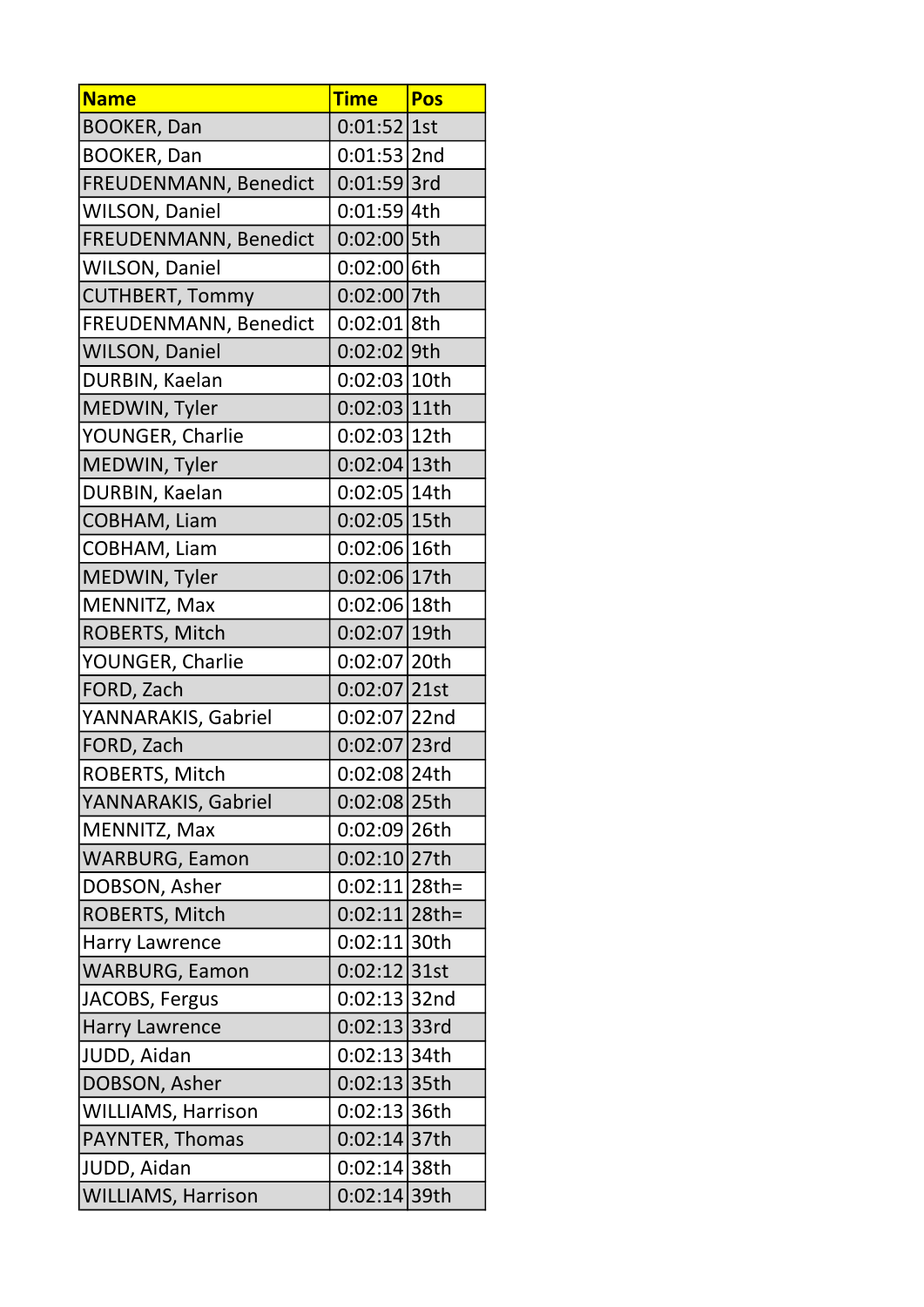| PAYNTER, Thomas           | 0:02:14 40th     |  |
|---------------------------|------------------|--|
| MANNS, Sam                | 0:02:15 41st     |  |
| <b>CUTHBERT, Tommy</b>    | $0:02:15$ 42nd   |  |
| SHEEHAN, Luke             | 0:02:15 43rd     |  |
| MANNS, Sam                | 0:02:16 44th     |  |
| MENNITZ, Max              | 0:02:16 45th     |  |
| SHEEHAN, Luke             | 0:02:17 46th     |  |
| <b>BAILEY, Jepson</b>     | $0:02:17$ 47th   |  |
| <b>CRACKNELL, Jackson</b> | $0:02:17 48$ th  |  |
| <b>BAILEY, Jepson</b>     | 0:02:17 49th     |  |
| WELLS, Wei-Chen           | 0:02:19 50th     |  |
| <b>WILLIAMS, Harrison</b> | $0:02:19$ 51st   |  |
| <b>CRACKNELL, Jackson</b> | $0:02:19$ 52nd   |  |
| HORSWILL, Oliver          | $0:02:20$ 53rd   |  |
| <b>EL-TAHCHE, Samuel</b>  | 0:02:20 54th     |  |
| EL-TAHCHE, Samuel         | 0:02:20 55th     |  |
| <b>ATKINSON, Maxim</b>    | 0:02:20 56th     |  |
| ALLEN, Matt               | $0:02:21 57$ th= |  |
| DURBIN, Kaelan            | $0:02:21 57$ th= |  |
| GILLIE, Lachlan           | $0:02:21$ 59th   |  |
| HORSWILL, Oliver          | 0:02:21 60th     |  |
| <b>BAILEY, Jepson</b>     | 0:02:21 61st     |  |
| SHEEHAN, Luke             | $0:02:21 62$ nd  |  |
| ALLEN, Matt               | $0:02:22$ 63rd   |  |
| DI UBALDO, Finn           | 0:02:22 64th     |  |
| <b>BRANNIGAN, Cormac</b>  | 0:02:22 65th     |  |
| <b>BOOKER, Dan</b>        | 0:02:23 66th     |  |
| <b>ATKINSON, Maxim</b>    | 0:02:23 67th     |  |
| NEWTON, Sam               | 0:02:23 68th     |  |
| <b>HUGHES, Cassius</b>    | 0:02:23 69th     |  |
| <b>CALVERT, Jock</b>      | 0:02:23 70th     |  |
| <b>CUTHBERT, Tommy</b>    | 0:02:23 71st     |  |
| <b>HUGHES, Cassius</b>    | $0:02:24$ 72nd   |  |
| <b>CALVERT, Jock</b>      | $0:02:24 73rd=$  |  |
| <b>IRELAND, Mark</b>      | $0:02:24$ 73rd=  |  |
| <b>HICKEY, James</b>      | 0:02:24 75th     |  |
| LEGG, Nick                | 0:02:24 76th     |  |
| <b>IRELAND, Mark</b>      | 0:02:24 77th     |  |
| LEGG, Nick                | 0:02:25 78th     |  |
| <b>BRANNIGAN, Cormac</b>  | 0:02:25 79th     |  |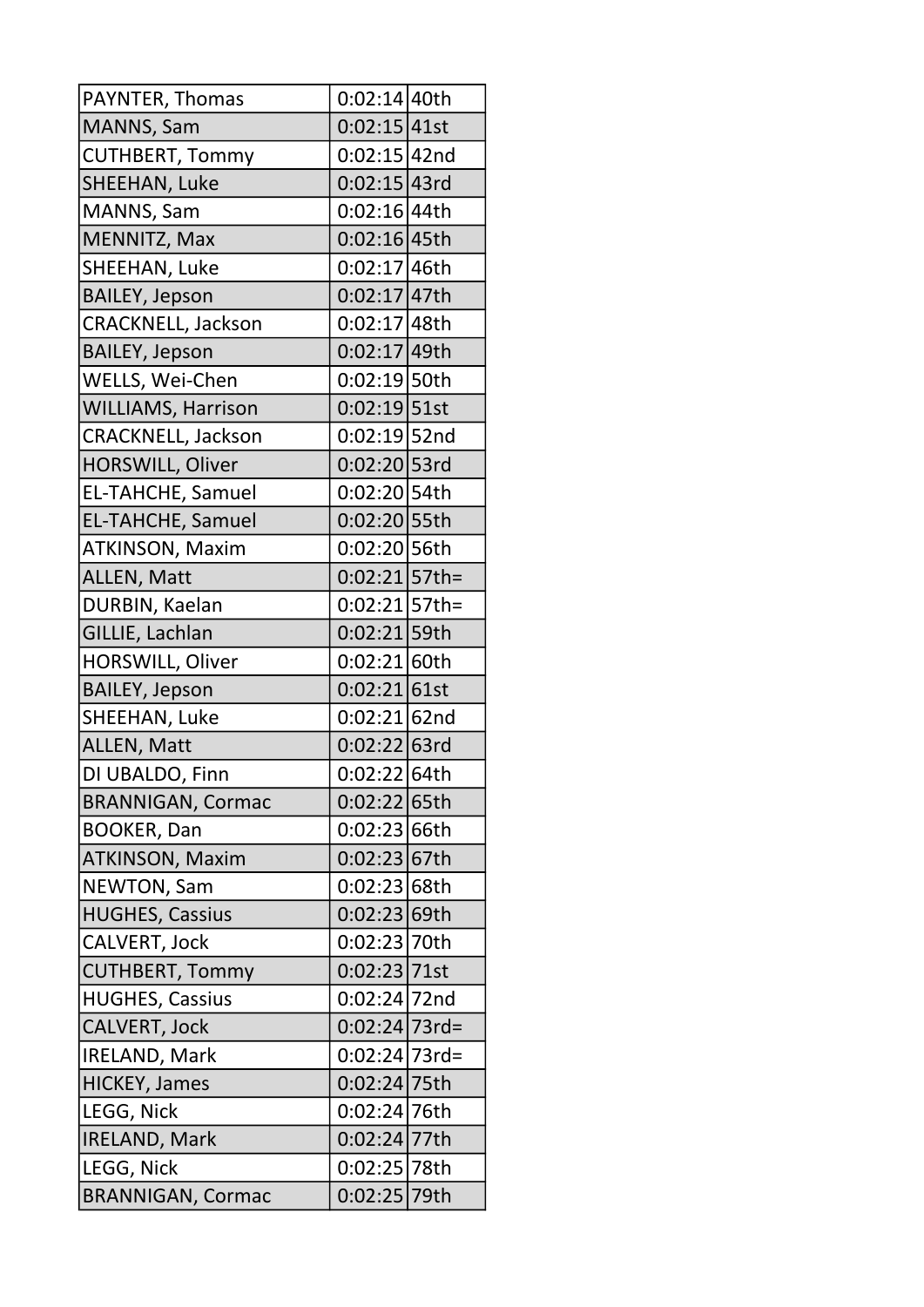| GILLIE, Lachlan          | 0:02:25 80th      |  |
|--------------------------|-------------------|--|
| WELLS, Wei-Chen          | $0:02:25 81st=$   |  |
| NEWTON, Sam              | $0:02:25 81st=$   |  |
| ROWELL, Nadine           | $0:02:25 81st=$   |  |
| DI UBALDO, Romy          | 0:02:26 84th      |  |
| CALVERT, Jock            | 0:02:26 85th      |  |
| <b>EL-TAHCHE, Samuel</b> | 0:02:27 86th      |  |
| NEWTON, Ralph            | 0:02:27 87th      |  |
| WORLEDGE, Ned            | 0:02:27 88th      |  |
| ROWELL, Nadine           | 0:02:28 89th      |  |
| <b>BUTLER, Isaac</b>     | 0:02:28 90th      |  |
| <b>WORLEDGE, Ned</b>     | 0:02:28 91st      |  |
| <b>HUGHES, Cassius</b>   | $0:02:28 92n$ d   |  |
| <b>IRELAND, Mark</b>     | $0:02:28$ 93rd    |  |
| <b>WORLEDGE, Ned</b>     | $0:02:29 94$ th=  |  |
| DI UBALDO, Romy          | $0:02:29 94$ th=  |  |
| MEDWIN, Oliver           | 0:02:29 96th      |  |
| <b>BUTLER, Isaac</b>     | 0:02:29 97th      |  |
| MEDWIN, Oliver           | $0:02:29 98$ th=  |  |
| CALVERT, Jock            | 0:02:29 98th=     |  |
| <b>BARRON, Candice</b>   | 0:02:30 100th     |  |
| LEGG, Alex               | 0:02:30 101st     |  |
| NEWTON, Ralph            | 0:02:30 102nd     |  |
| <b>BARRON, Candice</b>   | 0:02:34 103rd     |  |
| <b>TURNER, Mason</b>     | 0:02:34 104th     |  |
| HAWKES, Koda             | 0:02:36 105th     |  |
| <b>COUSINS, Lucas</b>    | 0:02:37 106th     |  |
| LEGG, Alex               | 0:02:37 107th     |  |
| LINDUS, Amelia           | 0:02:38 108th     |  |
| DORE, Caitlin            | 0:02:38 109th     |  |
| <b>HORSWILL, Oliver</b>  | 0:02:38 110th     |  |
| HAWKES, Koda             | 0:02:39 111th     |  |
| COUSINS, Lucas           | 0:02:40 112th     |  |
| <b>COUSINS, Lucas</b>    | 0:02:40 113th     |  |
| <b>BEATTIE, Dug</b>      | 0:02:40 114th     |  |
| LINDUS, Amelia           | 0:02:40 115th=    |  |
| DORE, Caitlin            | 0:02:40 115th=    |  |
| DORE, Caitlin            | $0:02:41 117$ th= |  |
| <b>BEATTIE, Dug</b>      | $0:02:41 117$ th= |  |
|                          |                   |  |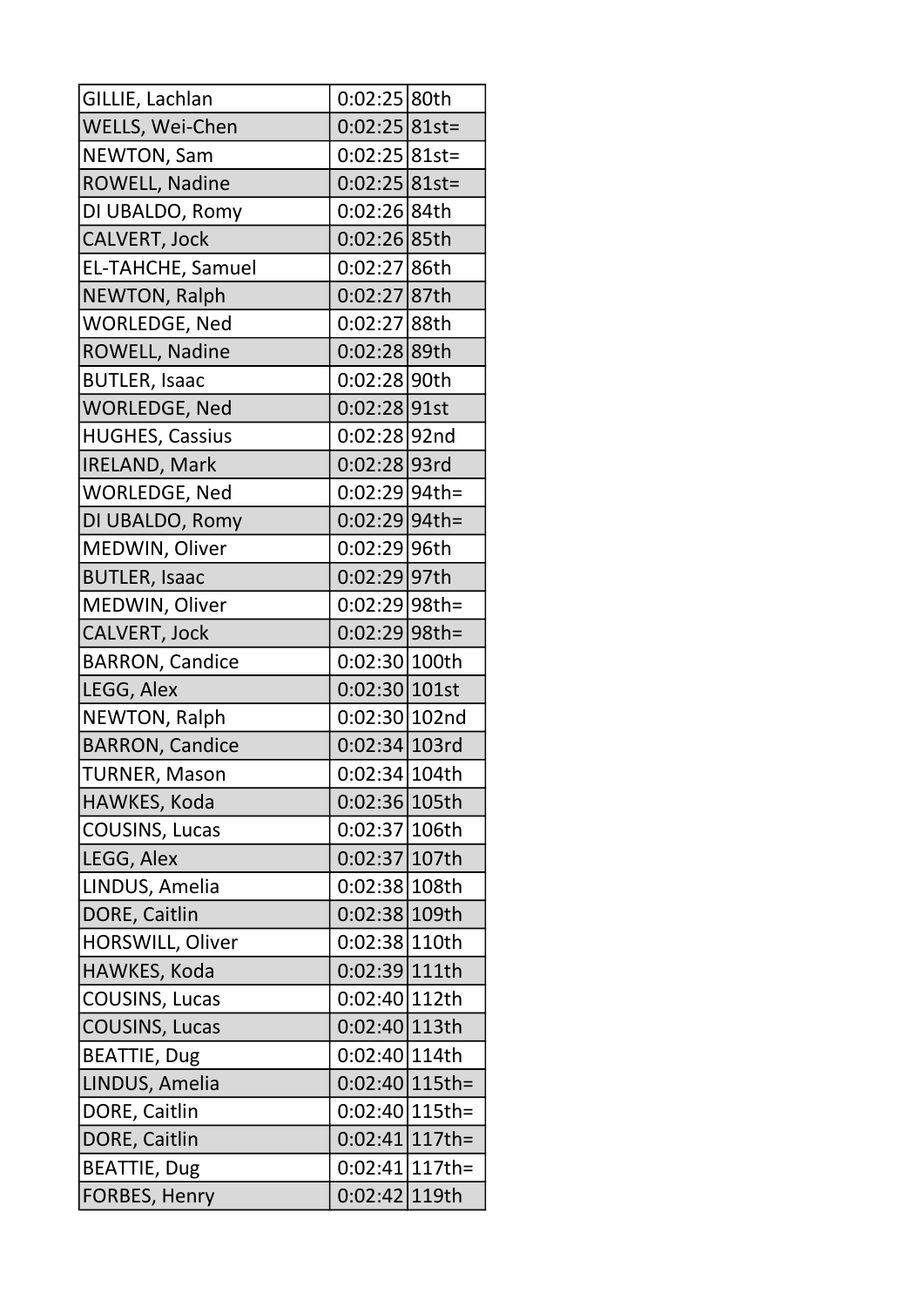| <b>HICKS, Thomas</b>      | 0:02:43 120th     |  |
|---------------------------|-------------------|--|
| FORBES, Henry             | $0:02:45 121$ st  |  |
| WELLS, Wei-Chen           | 0:02:46 122nd     |  |
| HOLDWAY, Anthony          | $0:02:49 123$ rd  |  |
| MCCARTHY, Ryan            | 0:02:49 124th     |  |
| <b>BUCKMASTER, Freya</b>  | 0:02:51 125th     |  |
| WARD, Felix               | 0:02:51 126th     |  |
| <b>BARRON, Candice</b>    | $0:02:52 127$ th= |  |
| <b>BUCKMASTER, Freya</b>  | $0:02:52 127$ th= |  |
| DONOVAN, Lucan            | 0:02:52 129th     |  |
| <b>TURNER, Mason</b>      | 0:02:52 130th     |  |
| <b>HICKS, Thomas</b>      | 0:02:52 131st     |  |
| MCCARTHY, Ryan            | 0:02:56 132nd     |  |
| WARD, Felix               | 0:02:56 133rd     |  |
| DONOVAN, Lucan            | 0:02:57 134th     |  |
| DONOVAN, Lucan            | 0:03:02 135th     |  |
| MEDWIN, Oliver            | 0:03:22 136th     |  |
| GILLIE, Miranda           | 0:04:09 137th     |  |
| JACOBS, Fergus            | 0:06:14 138th     |  |
| FREUDENMANN, Benedict     | 0:07:23 139th     |  |
| COBHAM, Liam              | 0:15:55 140th     |  |
| DI UBALDO, Finn           | 0:33:19 141st     |  |
| DI UBALDO, Finn           | 0:03:21 1st       |  |
| COBHAM, Liam              | $0:10:55$  2nd    |  |
| DURBIN, Kaelan            | $0:21:31$  3rd    |  |
| FREUDENMANN, Benedict     | 0:21:45 4th       |  |
| <b>BOOKER, Dan</b>        | 0:21:49 5th       |  |
| MENNITZ, Max              | 0:22:13 6th       |  |
| <b>IRELAND, Mark</b>      | 0:22:30 7th       |  |
| DONOVAN, Lucan            | 0:23:05 8th       |  |
| <b>CUTHBERT, Tommy</b>    | 0:23:32 9th       |  |
| MEDWIN, Oliver            | 0:23:37 10th      |  |
| CALVERT, Jock             | 0:23:39 11th      |  |
| <b>HORSWILL, Oliver</b>   | 0:24:02 12th      |  |
| <b>WORLEDGE, Ned</b>      | 0:24:09 13th      |  |
| MEDWIN, Tyler             | 0:24:37 14th      |  |
| ROBERTS, Mitch            | 0:24:56 15th      |  |
| <b>WILLIAMS, Harrison</b> | 0:25:02 16th      |  |
| YANNARAKIS, Gabriel       | 0:26:56 17th      |  |
| DORE, Caitlin             | 0:27:18 18th      |  |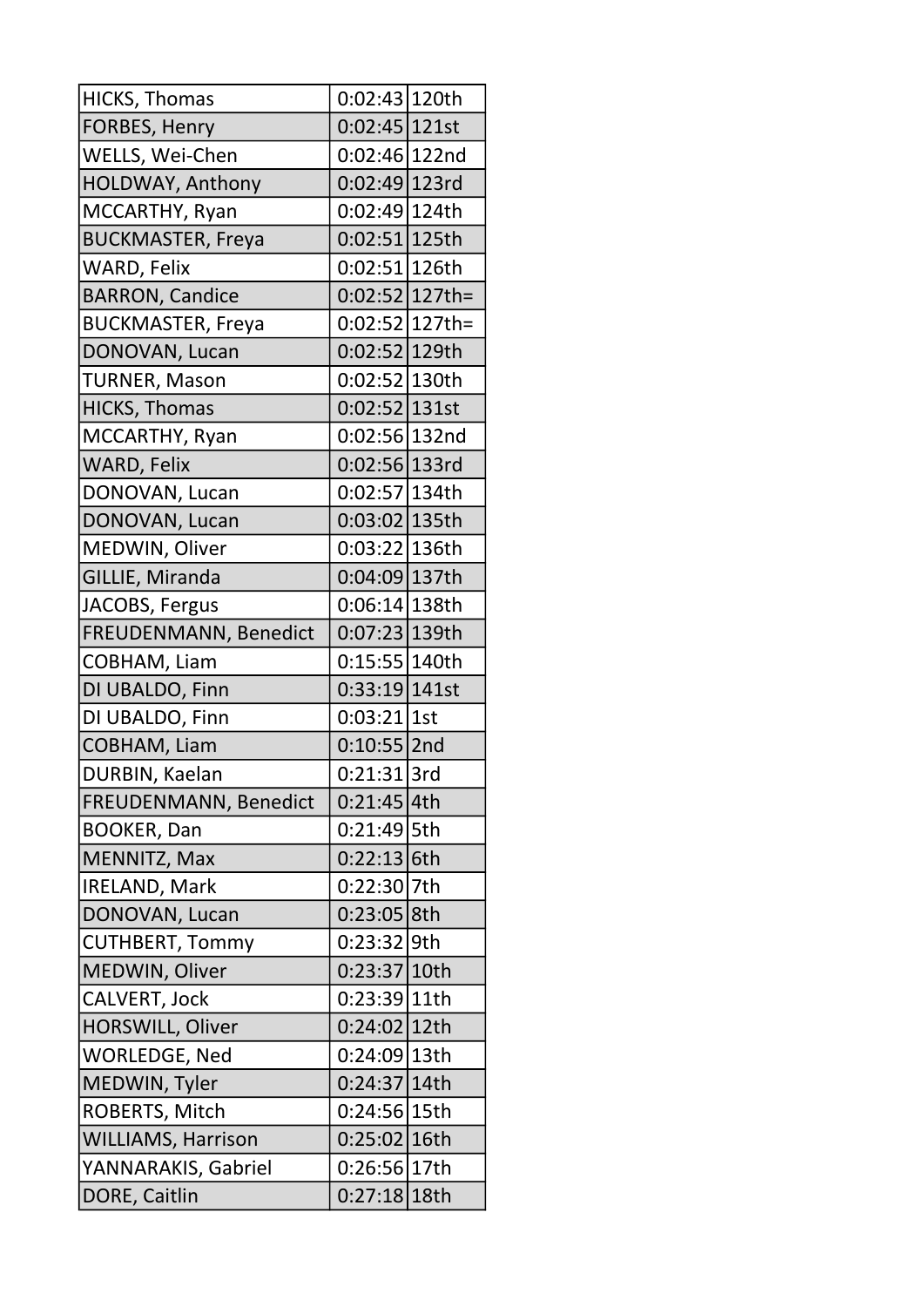| IRELAND, Mark            | 0:27:59 19th    |  |
|--------------------------|-----------------|--|
| COUSINS, Lucas           | 0:28:05 20th    |  |
| <b>HUGHES, Cassius</b>   | 0:28:25 21st    |  |
| JUDD, Aidan              | 0:28:32 22nd    |  |
| <b>BARRON, Candice</b>   | 0:28:44 23rd    |  |
| SHEEHAN, Luke            | 0:29:48 24th    |  |
| CALVERT, Jock            | 0:30:36 25th    |  |
| <b>BAILEY, Jepson</b>    | 0:30:46 26th    |  |
| FREUDENMANN, Benedict    | 0:31:07 27th    |  |
| COBHAM, Liam             | $0:31:11$  28th |  |
| COBHAM, Liam             | 0:31:11 29th    |  |
| <b>WILSON, Daniel</b>    | $0:31:25$ 30th  |  |
| FORD, Zach               | 0:31:40 31st    |  |
| <b>EL-TAHCHE, Samuel</b> | 0:31:53 32nd    |  |
| WELLS, Wei-Chen          | 0:31:55 33rd    |  |
| ROWELL, Nadine           | 0:32:28 34th    |  |
| DONOVAN, Lucan           | 0:32:37 35th    |  |
| SHEEHAN, Luke            | 0:32:55 36th    |  |
| MEDWIN, Oliver           | 0:32:56 37th    |  |
| <b>TURNER, Mason</b>     | 0:33:24 38th    |  |
| YOUNGER, Charlie         | 0:33:34 39th    |  |
| GILLIE, Lachlan          | 0:33:35 40th    |  |
| DORE, Caitlin            | 0:33:36 41st    |  |
| LEGG, Alex               | 0:33:40 42nd    |  |
| ROBERTS, Mitch           | 0:33:43 43rd    |  |
| <b>BUCKMASTER, Freya</b> | 0:33:49 44th    |  |
| LEGG, Nick               | 0:33:50 45th    |  |
| PAYNTER, Thomas          | 0:34:05 46th    |  |
| MANNS, Sam               | 0:34:12 47th    |  |
| MEDWIN, Tyler            | 0:34:18 48th    |  |
| DOBSON, Asher            | 0:34:21 49th    |  |
| <b>Harry Lawrence</b>    | 0:34:31 50th    |  |
| MCCARTHY, Ryan           | 0:34:42 51st    |  |
| FREUDENMANN, Benedict    | 0:34:59 52nd    |  |
| DI UBALDO, Romy          | $0:35:01$ 53rd  |  |
| LINDUS, Amelia           | 0:35:07 54th    |  |
| ALLEN, Matt              | 0:35:12 55th    |  |
| <b>COUSINS, Lucas</b>    | 0:35:17 56th    |  |
| <b>HUGHES, Cassius</b>   | 0:35:29 57th    |  |
| MENNITZ, Max             | 0:35:33 58th    |  |